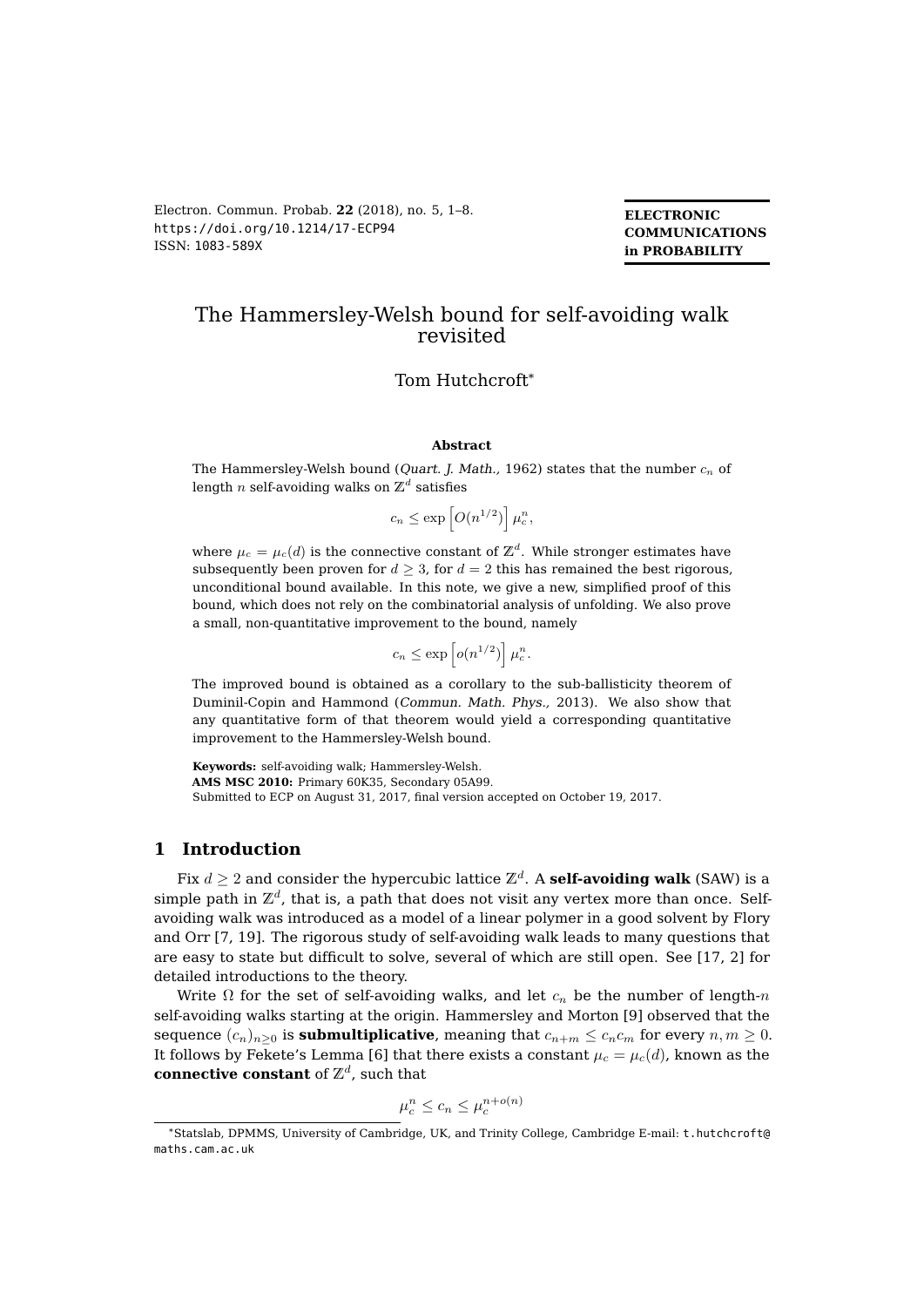for every  $n \geq 0$ . Submultiplicativity arguments alone do not give any control of the subexponential correction to the growth of  $c_n$ , and it is a major open problem to determine the true asymptotics of  $c_n$  when  $d = 2, 3, 4$ .

It is believed that in fact the number of self-avoiding walks satisfies

$$
c_n \sim C_d \begin{cases} n^{\gamma_2 - 1} \mu_c^n & d = 2 \\ n^{\gamma_3 - 1} \mu_c^n & d = 3 \\ (\log n)^{1/4} \mu_c^n & d = 4 \\ \mu_c^n & d \ge 5. \end{cases} \qquad n \to \infty
$$

for some constants  $\gamma_2, \gamma_3$  and  $C_d$ , where  $f(n) \sim q(n)$  means that  $f(n)/q(n) \to 1$  as  $n \to \infty$ . For  $d \geq 5$  this conjecture was verified in the seminal work of Hara and Slade [\[12,](#page-6-5) [11\]](#page-6-6). Rapid progress is being made on the four-dimensional case of the conjecture, including most notably a proof of the analogous conjecture for four-dimensional weakly self-avoiding walk by Bauerschmidt, Brydges, and Slade [\[1\]](#page-6-7). For  $d = 2, 3$  the conjecture is wide open.

The gap between what is conjectured and what is known for  $d = 2$  is very large. Nienhuis [\[18\]](#page-7-2) used non-rigorous Coulomb gas methods to compute that  $\gamma_2 = 43/32$ . This conjectured value of  $\gamma_2$  is strongly supported by numerical evidence [\[16,](#page-6-8) [13\]](#page-6-9), nonrigorous conformal field theory arguments [\[4,](#page-6-10) [5\]](#page-6-11), and by the theory of SLE [\[15\]](#page-6-12) (see also [\[8\]](#page-6-13)). In spite of all this, the best rigorous, unconditional estimate on  $c_n$  for  $d = 2$  was until now the following theorem of Hammersley and Welsh [\[10\]](#page-6-14). For  $d \geq 3$ , a similar stretched exponential bound with a better exponent was proven by Kesten [\[14\]](#page-6-15), see also [\[17,](#page-6-1) Section 3.3].

**Theorem 1.1** (Hammersley-Welsh). Let  $d \geq 2$ . Then

$$
c_n \le \exp\left[\sqrt{\frac{2\pi^2 n}{3}} + o(n^{1/2})\right]\mu_c^n = \exp\left[O(n^{1/2})\right]\mu_c^n
$$

as  $n \to \infty$ .

In this note, we prove the following slight improvement to the Hammersley-Welsh bound, which we show to be a corollary to the work of Duminil-Copin and Hammond [\[3\]](#page-6-16) on sub-ballisticity of the self-avoiding walk.

<span id="page-1-0"></span>**Theorem 1.2.** Let  $d \geq 2$ . Then  $c_n \leq \exp\left[ o(n^{1/2}) \right] \mu_c^n$  as  $n \to \infty$ .

Along the way, we also present a simplified proof of the Hammersley-Welsh bound (with a suboptimal constant in the exponent) that does not rely on either the combinatorial analysis of 'unfolding' or the analysis of integer partitions. We believe that both have been used in all published proofs of Hammersley-Welsh to date. We also believe that this simplified method of proof will be useful for obtaining further improvements to the bound in the future.

Let us briefly discuss the theorem of Duminil-Copin and Hammond. We will not in fact use their main result, but rather an intermediate result of theirs concerning self-avoiding bridges [\[3,](#page-6-16) Corollary 2.4 and Theorem 2.5]. A self-avoiding walk  $\omega$  is a **self-avoiding bridge** (SAB) if the dth coordinate of  $\omega$  is uniquely minimized by its starting point, and is maximized (not necessarily uniquely) by its endpoint. Let  $b_n$  be the number of selfavoiding bridges of length  $n$  starting at the origin. Probabilistically, Theorem [1.3](#page-2-0) states that for every fixed  $\varepsilon > 0$ , a uniformly chosen length n SAB is exponentially unlikely to reach height  $\varepsilon n$ , where the rate of exponential decay depends on  $\varepsilon$  (in some unknown way) but is always positive. Note that a length  $n$  SAB cannot reach height greater than n. We write  $\omega: v \to A$  to mean that  $\omega$  starts at the vertex v and ends in the set A.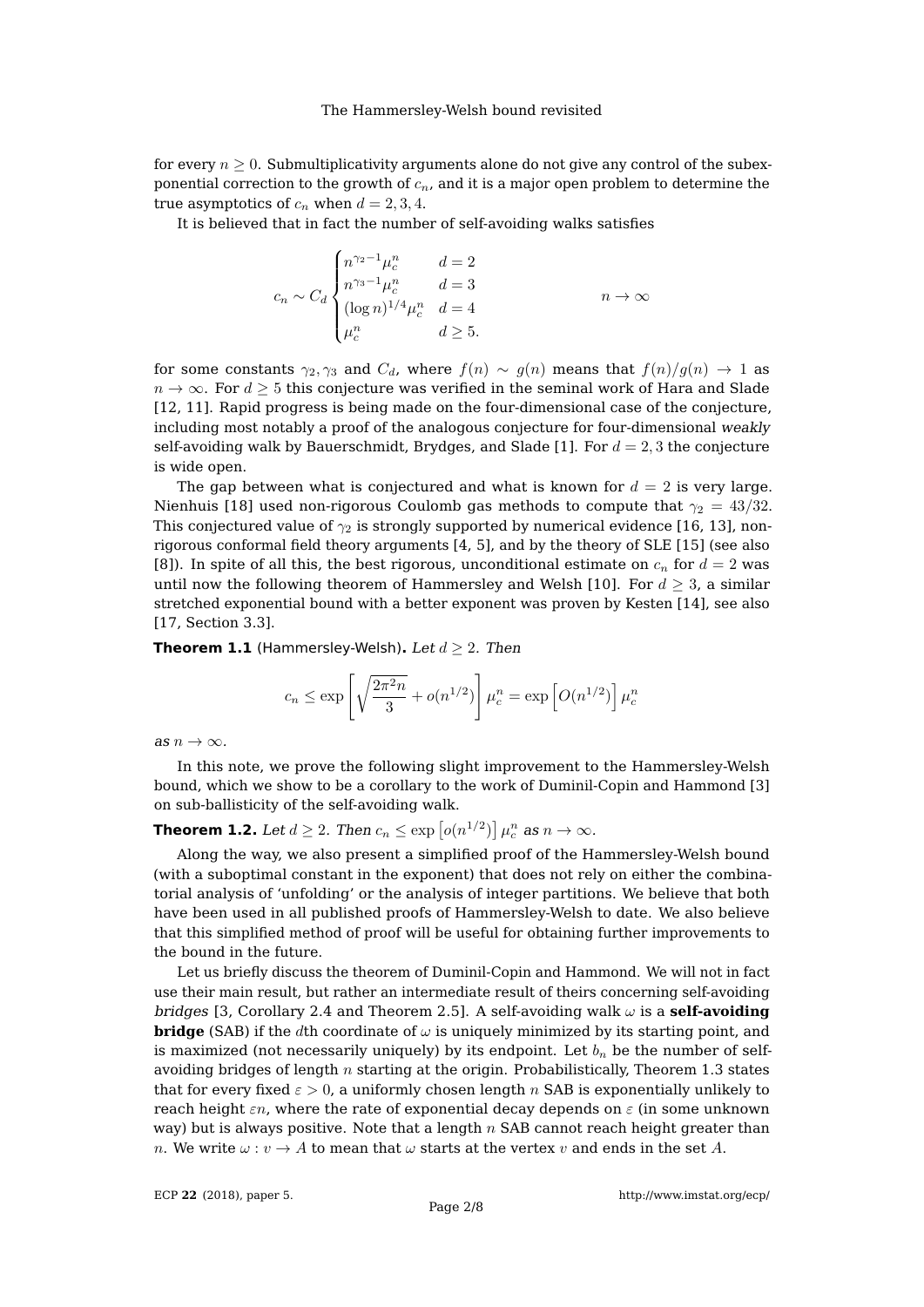<span id="page-2-0"></span>**Theorem [1](#page-2-1).3** (Duminil-Copin and Hammond). Let  $d > 2$ . There exists an increasing<sup>1</sup> function  $\phi = \phi_d : (0, 1] \rightarrow (0, \infty)$  such that

$$
\sum_{\omega \in \Omega} \mathbb{1} \left[ \omega : 0 \to \mathbb{Z}^{d-1} \times \{m, m+1, \ldots \} \text{ is a length } n \text{ SAB} \right] \le b_n \exp \left[ -\phi \left( \frac{m}{n} \right) n \right] \tag{1.1}
$$

for all  $n \geq m > 0$ .

The proof of Theorem [1.3](#page-2-0) is not quantitative and does not give any estimates on the function  $\phi$ . However, our derivation of Theorem [1.2](#page-1-0) from Theorem [1.3](#page-2-0) is quantitative, so that any quantitative version of Theorem [1.3](#page-2-0) would yield a quantitative improvement to Hammersley-Welsh. Indeed, suppose that  $\phi : (0,1] \rightarrow [0,\infty)$  satisfies [\(1.1\)](#page-2-2). Define  $\Phi : (0,1] \rightarrow [0,\infty)$  by

<span id="page-2-2"></span>
$$
\Phi(\varepsilon) = \inf_{\varepsilon \le \delta \le 1} \delta^{-1} \phi(\delta)
$$

and define  $\psi : (0,1) \rightarrow [1,\infty)$  by

$$
\psi(\varepsilon) = \sup \left\{ \lambda \ge 1 : \varepsilon \le 1 - \exp \left[ -\frac{\Phi(\lambda^{-1})}{\lambda - 1} \right] \right\}.
$$

If  $\phi$  is positive and increasing then  $\Phi$  is positive and increasing also, and it follows that  $\psi(\varepsilon) \to \infty$  as  $\varepsilon \to 0$ . Define  $\Psi : \{0, 1, \ldots\} \to [0, \infty)$  by

$$
\Psi(n) = \inf_{0 < \varepsilon < 1} \left[ 2 \left[ 1 - (1 - \varepsilon)^{\psi(\varepsilon)} \right]^{-1} - (n+1) \log(1-\varepsilon) \right].
$$

The following is a quantitative version of Theorem [1.2.](#page-1-0)

<span id="page-2-3"></span>**Theorem 1.4.** Let  $d \geq 2$ . Suppose that  $\phi : (0,1] \rightarrow [0,\infty)$  is increasing and satisfies [\(1.1\)](#page-2-2), and let Ψ be as above. Then

$$
c_n \le \exp\left[\Psi(n) - 2\right] \mu_c^{n+1}
$$

for every  $n \geq 0$ .

To deduce Theorem [1.2](#page-1-0) from Theorem [1.4](#page-2-3) it suffices to show that  $\Psi(n) = o(n^{1/2})$  when  $\phi$  is positive and increasing, which is straightforward. The classical Hammersley-Welsh bound (or rather the variant stated in Proposition [2.2](#page-3-0) below) can also be deduced from Theorem [1.4](#page-2-3) and the observation that  $\phi \equiv 0$  trivially satisfies [\(1.1\)](#page-2-2).

Finally, we remark that any polynomial estimate on the function  $\phi$  appearing in Theorem [1.3](#page-2-0) would yield an improved exponent in the Hammerlsey-Welsh bound. We do not treat values  $\nu \leq 1$  as these cannot possibly occur; see Remark [2.5.](#page-5-0)

<span id="page-2-4"></span>**Corollary 1.5.** Let  $d \geq 2$ , and suppose that  $\phi(\varepsilon) = C\varepsilon^{\nu}$  satisfies [\(1.1\)](#page-2-2) for some  $\nu > 1$  and  $C > 0$ . Then

$$
c_n \le \exp\left[O\big(n^{(\nu-1)/(2\nu-1)}\big)\right]\mu_c^n.
$$

**Remark 1.6.** The central step in the proof of Theorem [1.4](#page-2-3) is to show that the generating function  $B(z)=\sum_{n=0}^{\infty}z^{n}b_{n}$  satisfies

$$
B((1-\varepsilon)z_c)\leq \left[1-(1-\varepsilon)^{\psi(\varepsilon)}\right]^{-1}.
$$

In particular, we obtain that if  $\phi(\varepsilon) = C\varepsilon^{\nu}$  satisfies [\(1.1\)](#page-2-2) for some  $C > 0$  and  $\nu > 1$ , then

$$
B((1-\varepsilon)z_c) = O\left(\varepsilon^{(1-\nu)/\nu}\right) \quad \text{as } \varepsilon \to 0. \tag{1.2}
$$

This can be thought of as an inequality between the 'sub-ballisticity exponent' and the bridge counting exponent.

<span id="page-2-1"></span><sup>&</sup>lt;sup>1</sup>In [\[3\]](#page-6-16) it is not stated that the function is increasing. However, if  $\phi$  :  $(0,1] \rightarrow (0,\infty)$  satisfies [\(1.1\)](#page-2-2), then  $\tilde{\phi}(\varepsilon) = \sup \{ \phi(\delta) : 0 < \delta \leq \varepsilon \}$  is positive, increasing and also satisfies [\(1.1\)](#page-2-2).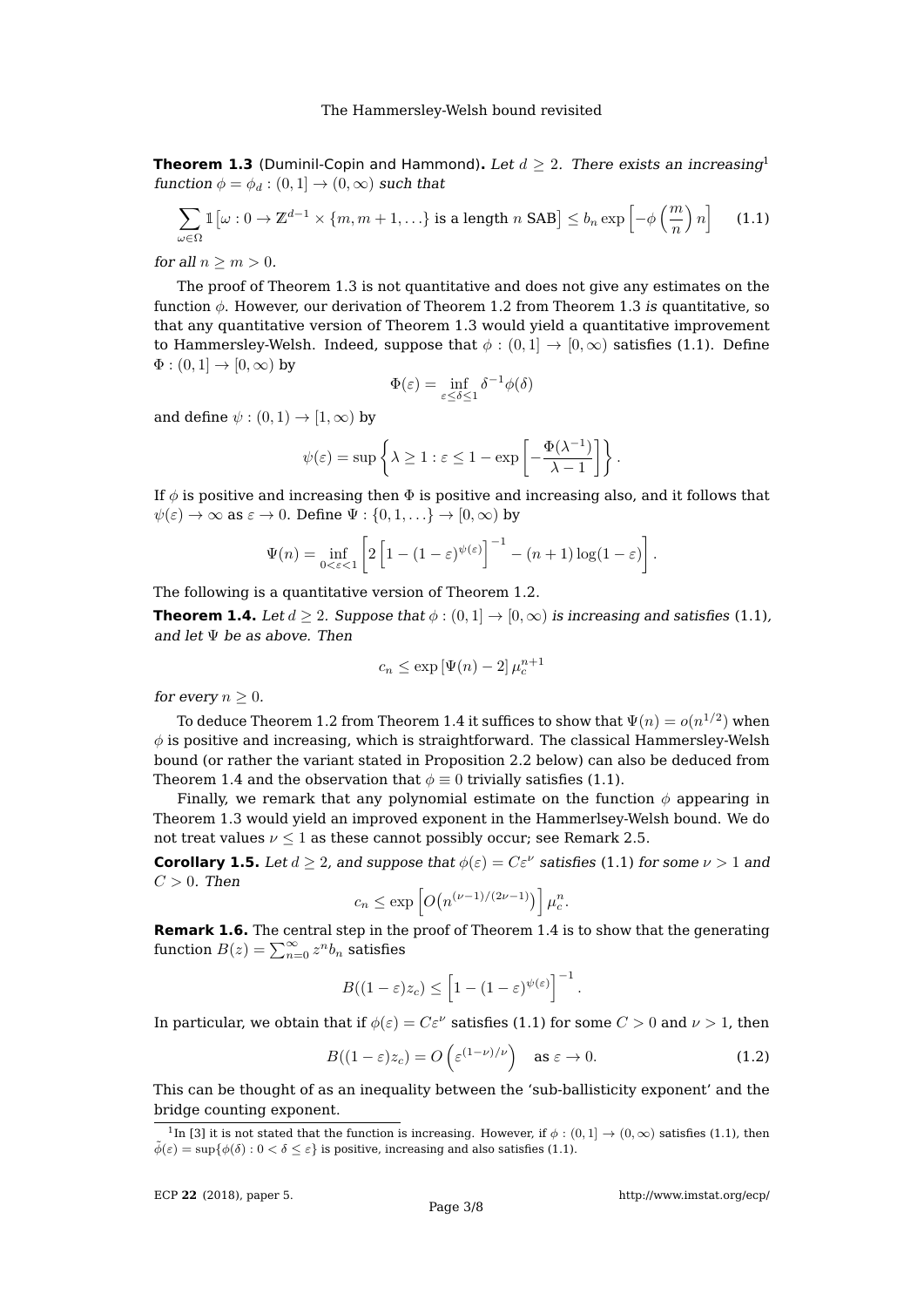## **2 Proof**

#### **2.1 Proof of Hammersley-Welsh**

Fix  $d \geq 2$ . In this section we give our new proof of the classical Hammersley-Welsh bound. Our starting point will be the following inequality between generating functions due to Madras and Slade [\[17,](#page-6-1) eq. 3.1.13]. We define

$$
\chi(z) = \sum_{n\geq 0} z^n c_n \quad \text{and} \quad B(z) = \sum_{n\geq 0} z^n b_n
$$

to be the generating functions of self-avoiding walks and self-avoiding bridges respectively. We define  $z_c = \mu_c^{-1}$ , which is the radius of convergence of  $\chi(z)$  and hence also of  $B(z)$  by the following proposition.

<span id="page-3-1"></span>**Proposition 2.1** (Madras and Slade).  $\chi(z) \leq z^{-1} \exp \left[ 2B(z) - 2 \right]$  for every  $z \geq 0$ .

This inequality relies on similar ideas as the proof of the Hammersley-Welsh bound, but is easier to prove. It does not rely on the combinatorial analysis of the 'unfolding' of walks. We will prove that the following version of Hammersley-Welsh with a suboptimal constant can be deduced directly from Proposition [2.1](#page-3-1) by elementary methods.

<span id="page-3-0"></span>**Proposition 2.2.**  $c_n \leq \exp\left[\sqrt{8n} + O\left(\sqrt{1/n}\right)\right] \mu_c^{n+1}.$ Let  $L_n = \mathbb{Z}^{d-1} \times \{n\}$  for each  $n \geq 0$ . For each  $z \geq 0$  and  $n \geq 0$ , define

$$
a(z; n) = \sum_{\omega \in \Omega} z^{|\omega|} \mathbb{1} \big[ \omega : 0 \to L_n \text{ is a SAB} \big].
$$

If  $\omega_1: 0 \to L_n$  and  $\omega_2: 0 \to L_m$  are bridges, then we can form a bridge  $\omega: 0 \to L_{n+m}$  by applying a translation to  $\omega_2$  so that it starts at the endpoint of  $\omega_1$  and then concatenating the two paths. This implies that the sequence  $a(z; n)$  is supermultiplicative for each  $z \geq 0$ , meaning that

$$
a(z; n+m) \ge a(z; n) a(z; m)
$$

for every  $n, m \geq 0$ . It follows by Fekete's lemma that for each  $z \geq 0$  there exists  $\xi(z)$ such that

<span id="page-3-2"></span>
$$
\xi(z) = \lim_{n \to \infty} -\frac{1}{n} \log a(z; n) \in [-\infty, \infty]
$$
\n(2.1)

and that

<span id="page-3-3"></span>
$$
a(z; n) \le e^{-\xi(z)n} \tag{2.2}
$$

for every  $n \geq 0$ .

<span id="page-3-4"></span>**Lemma 2.3.**  $\xi(z_c) > 0$ .

*Proof.* For each  $n \geq 0$ ,  $a(z; n)$  is expressible as a power series in z with non-negative coefficients, and is therefore left-continuous in z for  $z > 0$ . If  $z < z_c$  then  $B(z) =$  $\sum_{n\geq 0}a(z;n)<\infty$ , so that  $\xi(z)\geq 0$  by the identity [\(2.1\)](#page-3-2), and hence that  $a(z;n)\leq 1$  for every  $n \geq 0$  by the inequality [\(2.2\)](#page-3-3). Since this bound holds for all  $z < z_c$ , it also holds for  $z = z_c$  by left continuity.  $\Box$ 

A similar analysis shows that  $(b_n)_{n>0}$  is supermultiplicative and that

<span id="page-3-5"></span>
$$
b_n \le \mu_c^n \tag{2.3}
$$

for every  $n > 0$  [\[17,](#page-6-1) eq. 1.2.17].

ECP **22** [\(2018\), paper 5.](http://dx.doi.org/10.1214/17-ECP94)

<http://www.imstat.org/ecp/>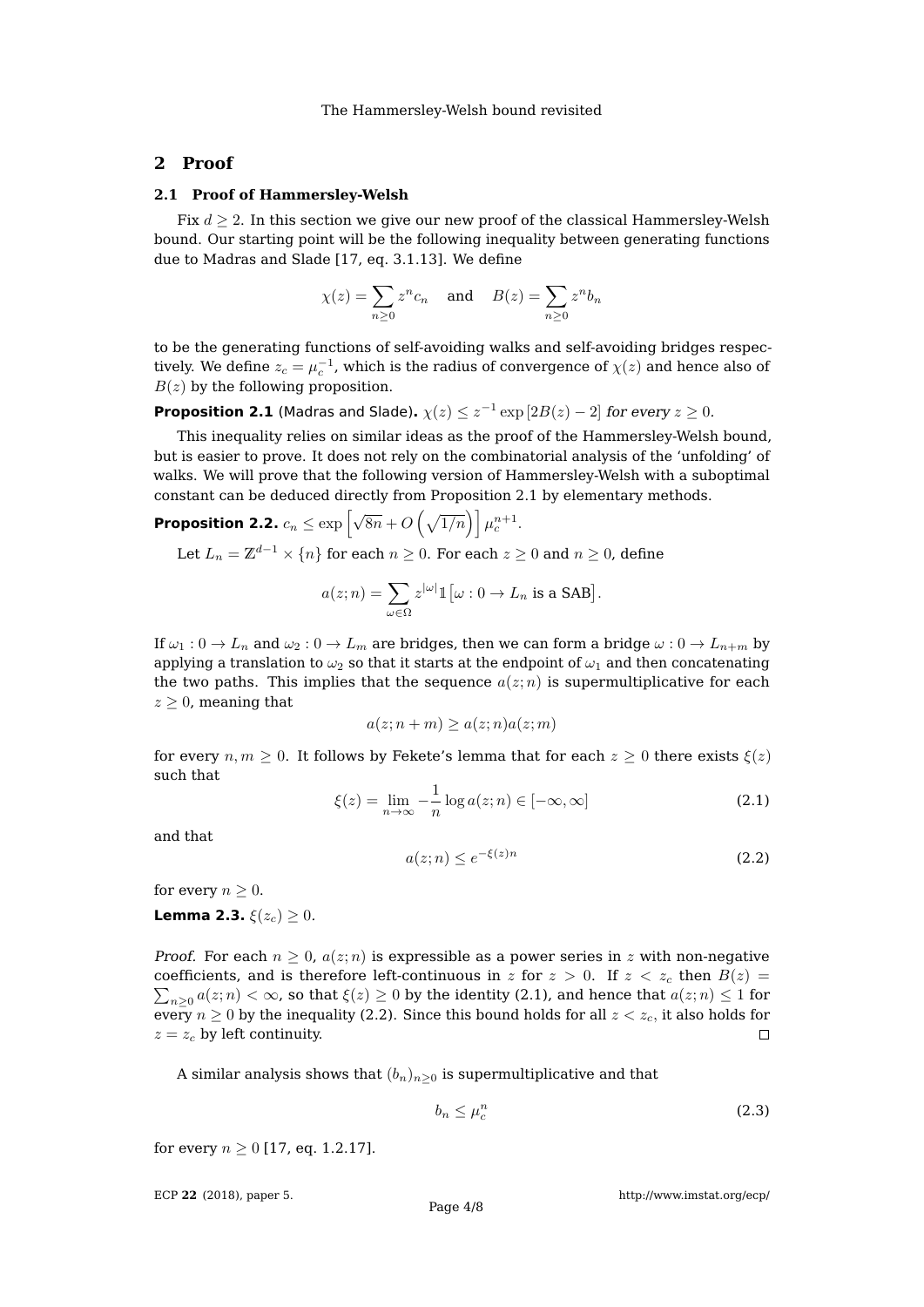Proof of Proposition [2.2.](#page-3-0) We have the trivial inequality

<span id="page-4-0"></span>
$$
a((1-\varepsilon)z_c; n) \le (1-\varepsilon)^n a(z_c; n) \le (1-\varepsilon)^n. \tag{2.4}
$$

It follows that  $B((1 - \varepsilon)z_c) \leq \varepsilon^{-1}$ , and hence that

$$
\chi((1-\varepsilon)z_c) \leq \frac{1}{z} \exp [2\varepsilon^{-1} - 2].
$$

To conclude, we apply the trivial inequality

<span id="page-4-2"></span>
$$
z_c^n c_n \le (1 - \varepsilon)^{-n} \chi((1 - \varepsilon)z_c) \tag{2.5}
$$

with  $\varepsilon = (n/2)^{-1/2}$  to deduce that

$$
z_c^{n+1}c_n \le \exp\left[\sqrt{2n} - 2\right] \left(1 - \sqrt{2/n}\right)^{-n-1} = \exp\left[\sqrt{8n} + O(\sqrt{1/n})\right]
$$

as  $n \to \infty$ , where the equality on the right-hand side follows by calculus (the  $-2$  has not been forgotten).  $\Box$ 

#### **2.2 Proof of the improvement**

The main idea behind Theorems [1.2](#page-1-0) and [1.4](#page-2-3) is that Theorem [1.3](#page-2-0) allows us to improve upon the trivial inequality [\(2.4\)](#page-4-0). This improvement is encapsulated in the following lemma.

**Lemma 2.4.** 
$$
\xi((1-\varepsilon)z_c) \geq -\psi(\varepsilon)\log(1-\varepsilon)
$$
 for every  $\varepsilon > 0$ .

Proof. It suffices to prove that

<span id="page-4-1"></span>
$$
\xi((1-\varepsilon)z_c) \ge \min\{-\lambda \log(1-\varepsilon), -\log(1-\varepsilon) + \Phi(\lambda^{-1})\}
$$
 (2.6)

for every  $\varepsilon > 0$  and  $\lambda \geq 1$ , since the result then follows by optimizing over  $\lambda$ . Splitting the walks contributing to  $a((1 - \varepsilon)z_c; n)$  according to whether they have length more than  $\lambda n$  or not yields that

$$
a((1-\varepsilon)z_c; n) \le \sum_{m \ge \lambda n} \sum_{\omega \in \Omega} z_c^m (1-\varepsilon)^m 1[\omega: 0 \to L_n \text{ a length } m \text{ SAB}] + \sum_{m=n}^{\lambda n} \sum_{\omega \in \Omega} z_c^m (1-\varepsilon)^m 1[\omega: 0 \to L_n \text{ a length } m \text{ SAB}]
$$

and hence that

$$
a((1-\varepsilon)z_c; n) \le (1-\varepsilon)^{\lambda n} \sum_{m \ge \lambda n} \sum_{\omega \in \Omega} z_c^m 1[\omega: 0 \to L_n \text{ a length } m \text{ SAB}]
$$
  
+  $(1-\varepsilon)^n \sum_{m=n} \sum_{\omega \in \Omega} z_c^m 1[\omega: 0 \to L_n \text{ a length } m \text{ SAB}].$ 

This implies that

$$
a((1-\varepsilon)z_c; n) \le (1-\varepsilon)^{\lambda n} a(z; n) + (1-\varepsilon)^n \sum_{m=n}^{\lambda n} z_c^m b_m \exp\left[-\phi\left(\frac{n}{m}\right)m\right]
$$
  

$$
\le (1-\varepsilon)^{\lambda n} + \lambda n (1-\varepsilon)^n \exp\left[-\Phi(\lambda^{-1})n\right]
$$

for every  $n \geq 0$ , where [\(2.2\)](#page-3-3), Lemma [2.3,](#page-3-4) [\(2.3\)](#page-3-5) and the definition of  $\Phi$  were used in the second inequality. The claimed inequality [\(2.6\)](#page-4-1) follows.  $\Box$ 

ECP **22** [\(2018\), paper 5.](http://dx.doi.org/10.1214/17-ECP94)

<http://www.imstat.org/ecp/>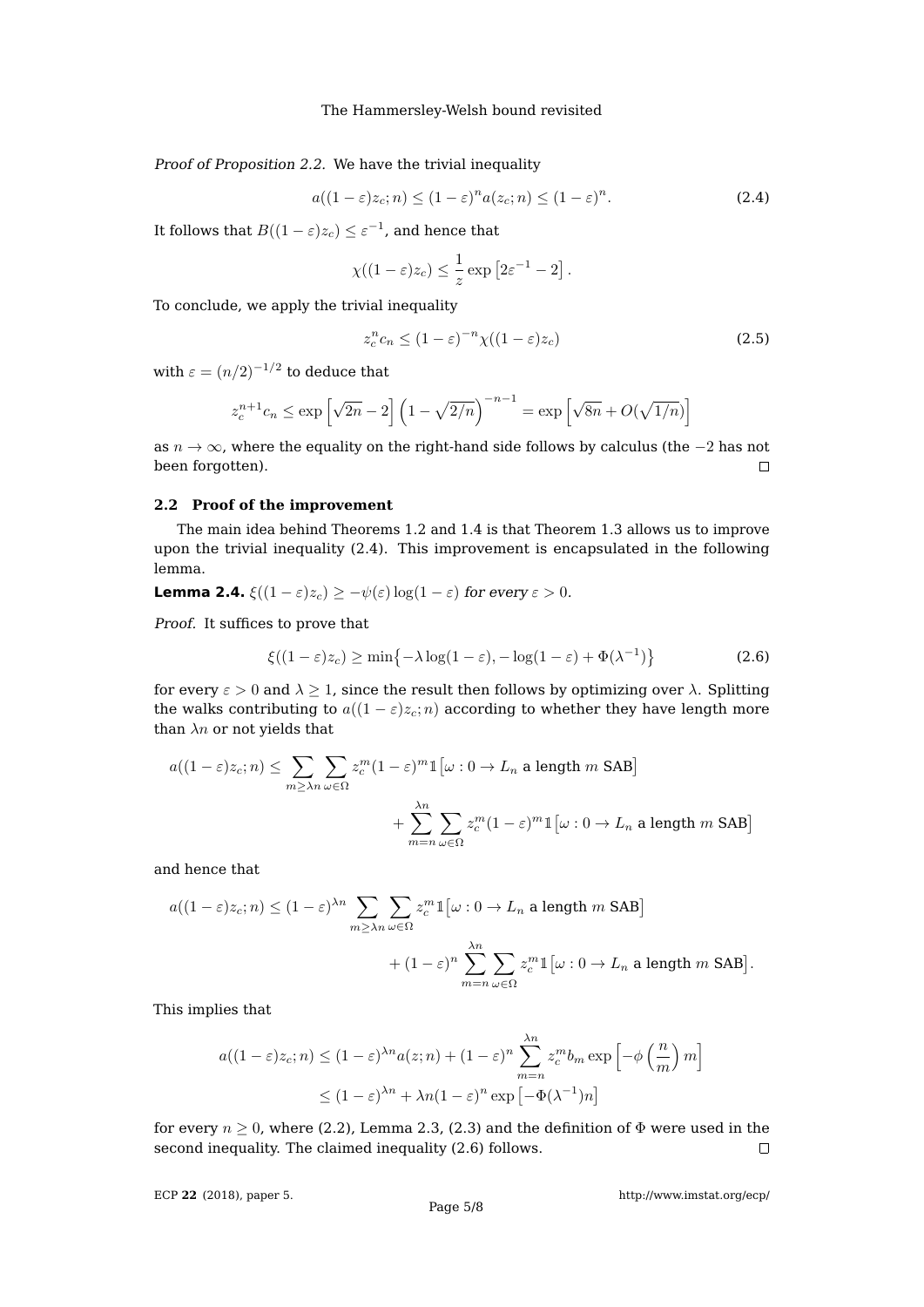Proof of Theorem [1.4.](#page-2-3) Applying [\(2.6\)](#page-4-1) and [\(2.2\)](#page-3-3) yields the estimate

$$
B((1-\varepsilon)z_c) = \sum_{n\geq 0} a((1-\varepsilon)z_c; n) \leq \sum_{n\geq 0} e^{\psi(\varepsilon)\log(1-\varepsilon)n} = \left[1 - (1-\varepsilon)^{\psi(\varepsilon)}\right]^{-1}
$$

We deduce from Proposition [2.1](#page-3-1) that

$$
\chi((1-\varepsilon)z_c) \leq \frac{1}{(1-\varepsilon)z_c} \exp\left[2\left[1-(1-\varepsilon)^{\psi(\varepsilon)}\right]^{-1}-2\right].
$$

The claim now follows by applying the trivial inequality [\(2.5\)](#page-4-2) as in the proof of Proposition [2.2.](#page-3-0)  $\Box$ 

Proof of Theorem [1.2.](#page-1-0) Let  $\phi$  be as in Theorem [1.3.](#page-2-0) It suffices to prove that  $\Psi(n)$  =  $o(n^{1/2})$ . Since  $\phi(\varepsilon)$  is increasing and  $\phi(\varepsilon)>0$  for all  $0<\varepsilon\leq 1$ , we have that  $\Phi(\varepsilon)>0$  for all  $0 < \varepsilon < 1$ , and hence that  $\psi(\varepsilon) \to \infty$  as  $\varepsilon \to 0$ . Fix  $M > 1$  and  $\delta > 0$ . Then there exists  $0 < \varepsilon_0 \leq 1$  such that  $\psi(\varepsilon) \geq M$  for every  $0 < \varepsilon \leq \varepsilon_0$ . Setting  $\varepsilon = \delta n^{-1/2}$  yields that

$$
\Psi(n) \le 2\left[1 - (1 - \delta n^{-1/2})^M\right]^{-1} - (n+1)\log(1 - \delta n^{-1/2})
$$

for every sufficiently large  $n$ . It follows by calculus that

$$
\Psi(n) \le \left(\delta + \frac{2}{\delta M}\right) n^{1/2} + o(n^{1/2})
$$

as  $n \to \infty$ . The result follows since  $M \geq 1$  and  $\delta > 0$  were arbitrary (e.g. by taking  $M = \delta^{-2}$  and sending  $\delta \to 0$ ).  $\Box$ 

Proof of Corollary [1.5.](#page-2-4) Suppose that  $\phi(\varepsilon) \geq C\varepsilon^{\nu}$  for some  $C > 0$  and  $\nu > 1$ , and that  $\phi$ satisfies [\(1.1\)](#page-2-2). Then  $\Phi(\varepsilon) \geq C \varepsilon^{\nu-1}$  and hence

$$
\psi(\varepsilon) \ge \sup \left\{ \lambda \ge 1 : \varepsilon \le 1 - \exp \left[ -C \frac{\lambda^{1-\nu}}{\lambda - 1} \right] \right\}.
$$

A straightforward analysis then yields that

$$
\psi(\varepsilon) \ge C' \varepsilon^{-1/\nu}
$$

for some  $C'>0$  and every  $\varepsilon > 0$  sufficiently small. Let  $\alpha > 0$ . Then

$$
\Psi(n) \le 2\left[1 - (1 - n^{-\alpha})^{C'n^{\alpha/\nu}}\right]^{-1} - (n+1)\log(1 - n^{-\alpha})
$$

for every  $n$  sufficiently large. It follows by calculus that

$$
\Psi(n) = O\left(n^{\alpha(\nu - 1)/\nu} + n^{1-\alpha}\right)
$$

as  $n \to \infty$ . Optimizing by taking  $\alpha = \nu/(2\nu - 1)$  and applying Theorem [1.4](#page-2-3) yields the claim.  $\Box$ 

<span id="page-5-0"></span>**Remark 2.5.** We now explain why values of  $\nu \leq 1$  are not possible in Corollary [1.5.](#page-2-4) Suppose that  $\phi$  satisfies [\(1.1\)](#page-2-2). An inequality of Madras and Slade [\[17,](#page-6-1) eq. 3.1.14] (which is a trivial consequence of Proposition [2.1\)](#page-3-1) states that

$$
B((1-\varepsilon)z_c) \ge 1 + \frac{1}{2}\log[(1-\varepsilon)z_c] + \frac{1}{2}\log \varepsilon^{-1},
$$

ECP **22** [\(2018\), paper 5.](http://dx.doi.org/10.1214/17-ECP94)

<http://www.imstat.org/ecp/>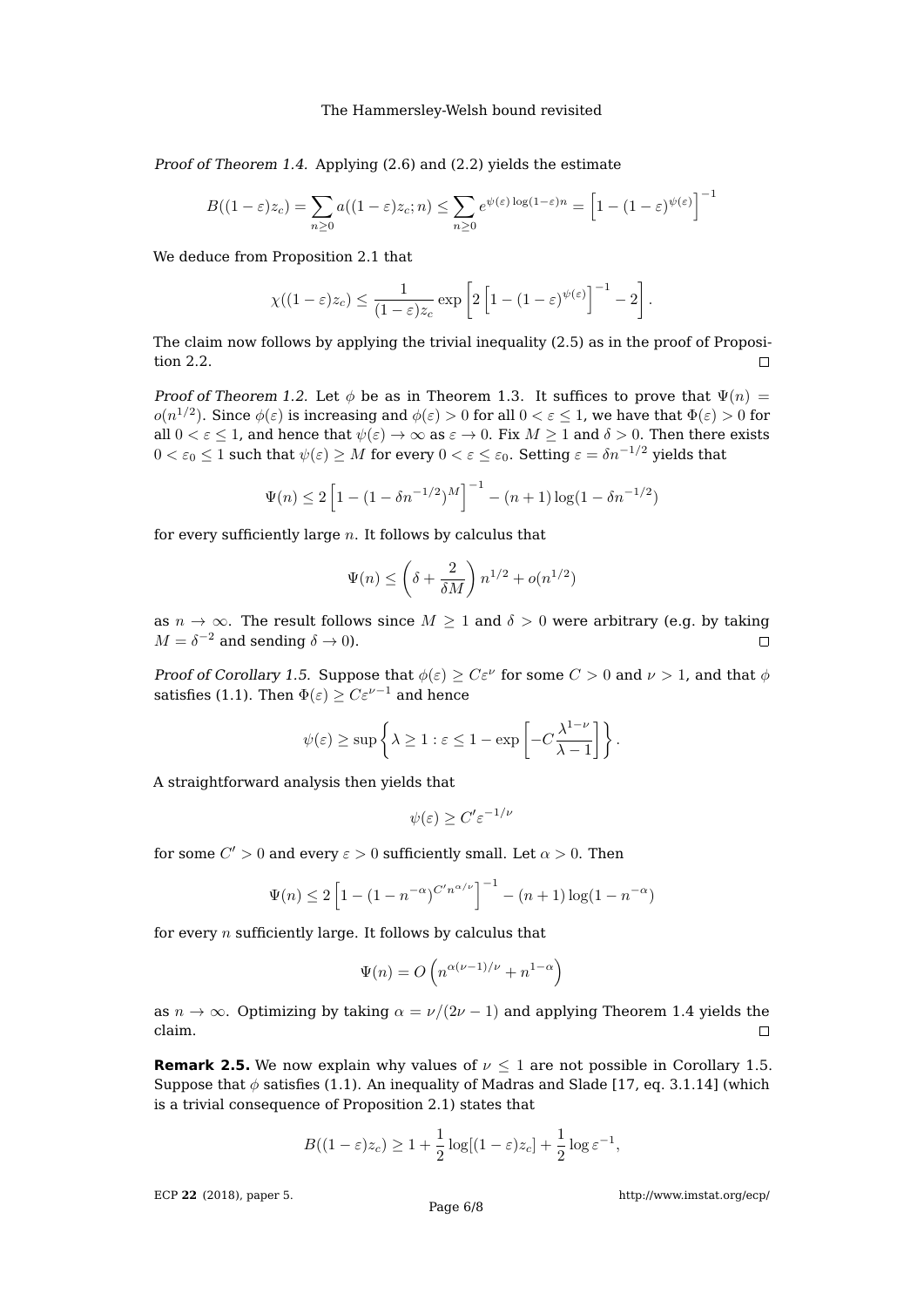and it follows that

$$
\left[1 - (1 - \varepsilon)^{\psi(\varepsilon)}\right]^{-1} \ge 1 + \frac{1}{2}\log[(1 - \varepsilon)z_c] + \frac{1}{2}\log \varepsilon^{-1}.
$$

This rearranges to give

$$
\psi(\varepsilon) \leq \frac{2+o(1)}{-\varepsilon\log\varepsilon} \quad \text{ and hence } \quad \phi\left(\frac{-\varepsilon\log\varepsilon}{2+o(1)}\right) \leq (1+o(1))\varepsilon
$$

as  $\varepsilon \to 0$ . Probabilistically, this yields a lower bound on the asymptotic probability that an *n*-step SAB has height at least  $\varepsilon n$ .

#### **References**

- <span id="page-6-7"></span>[1] R. Bauerschmidt, D. C. Brydges, and G. Slade. Logarithmic correction for the susceptibility of the 4-dimensional weakly self-avoiding walk: a renormalisation group analysis. Comm. Math. Phys., 337(2):817–877, 2015. [MR-3339164](http://www.ams.org/mathscinet-getitem?mr=3339164)
- <span id="page-6-2"></span>[2] R. Bauerschmidt, H. Duminil-Copin, J. Goodman, and G. Slade. Lectures on self-avoiding walks. In Probability and statistical physics in two and more dimensions, volume 15 of Clay Math. Proc., pages 395–467. Amer. Math. Soc., Providence, RI, 2012. [MR-3025395](http://www.ams.org/mathscinet-getitem?mr=3025395)
- <span id="page-6-16"></span>[3] H. Duminil-Copin and A. Hammond. Self-avoiding walk is sub-ballistic. Comm. Math. Phys., 324(2):401–423, 2013. [MR-3117515](http://www.ams.org/mathscinet-getitem?mr=3117515)
- <span id="page-6-10"></span>[4] B. Duplantier. Intersections of random walks. A direct renormalization approach. Comm. Math. Phys., 117(2):279–329, 1988. [MR-0947005](http://www.ams.org/mathscinet-getitem?mr=0947005)
- <span id="page-6-11"></span>[5] B. Duplantier. Renormalization and conformal invariance for polymers. In Fundamental problems in statistical mechanics VII (Altenberg, 1989), pages 171–223. North-Holland, Amsterdam, 1990. [MR-1103831](http://www.ams.org/mathscinet-getitem?mr=1103831)
- <span id="page-6-4"></span>[6] M. Fekete. über die Verteilung der Wurzeln bei gewissen algebraischen Gleichungen mit ganzzahligen Koeffizienten. Math. Z., 17(1):228–249, 1923. [MR-1544613](http://www.ams.org/mathscinet-getitem?mr=1544613)
- <span id="page-6-0"></span>[7] P. J. Flory. Principles of polymer chemistry. Cornell University Press, 1953.
- <span id="page-6-13"></span>[8] E. Gwynne and J. Miller. Convergence of the self-avoiding walk on random quadrangulations to sle<sub>8/3</sub> on  $\sqrt{\frac{8}{3}}$ -liouville quantum gravity, 2016.
- <span id="page-6-3"></span>[9] J. M. Hammersley and K. W. Morton. Poor man's Monte Carlo. J. Roy. Statist. Soc. Ser. B., 16:23–38; discussion 61–75, 1954. [MR-0064475](http://www.ams.org/mathscinet-getitem?mr=0064475)
- <span id="page-6-14"></span>[10] J. M. Hammersley and D. J. A. Welsh. Further results on the rate of convergence to the connective constant of the hypercubical lattice. Quart. J. Math. Oxford Ser. (2), 13:108–110, 1962. [MR-0139535](http://www.ams.org/mathscinet-getitem?mr=0139535)
- <span id="page-6-6"></span>[11] T. Hara and G. Slade. The lace expansion for self-avoiding walk in five or more dimensions. Rev. Math. Phys., 4(2):235–327, 1992. [MR-1174248](http://www.ams.org/mathscinet-getitem?mr=1174248)
- <span id="page-6-5"></span>[12] T. Hara and G. Slade. Self-avoiding walk in five or more dimensions. I. The critical behaviour. Comm. Math. Phys., 147(1):101–136, 1992. [MR-1171762](http://www.ams.org/mathscinet-getitem?mr=1171762)
- <span id="page-6-9"></span>[13] I. Jensen. Enumeration of self-avoiding walks on the square lattice. J. Phys. A, 37(21):5503– 5524, 2004. [MR-2065628](http://www.ams.org/mathscinet-getitem?mr=2065628)
- <span id="page-6-15"></span>[14] H. Kesten. On the number of self-avoiding walks. II. J. Mathematical Phys., 5:1128–1137, 1964. [MR-0166845](http://www.ams.org/mathscinet-getitem?mr=0166845)
- <span id="page-6-12"></span>[15] G. F. Lawler, O. Schramm, and W. Werner. On the scaling limit of planar self-avoiding walk. In Fractal geometry and applications: a jubilee of Benoît Mandelbrot, Part 2, volume 72 of Proc. Sympos. Pure Math., pages 339–364. Amer. Math. Soc., Providence, RI, 2004. [MR-2112127](http://www.ams.org/mathscinet-getitem?mr=2112127)
- <span id="page-6-8"></span>[16] B. Li, N. Madras, and A. D. Sokal. Critical exponents, hyperscaling, and universal amplitude ratios for two- and three-dimensional self-avoiding walks. J. Statist. Phys., 80(3–4):661–754, 1995. [MR-1342245](http://www.ams.org/mathscinet-getitem?mr=1342245)
- <span id="page-6-1"></span>[17] N. Madras and G. Slade. The self-avoiding walk. Modern Birkhäuser Classics. Birkhäuser/Springer, New York, 2013. Reprint of the 1993 original. [MR-2986656](http://www.ams.org/mathscinet-getitem?mr=2986656)